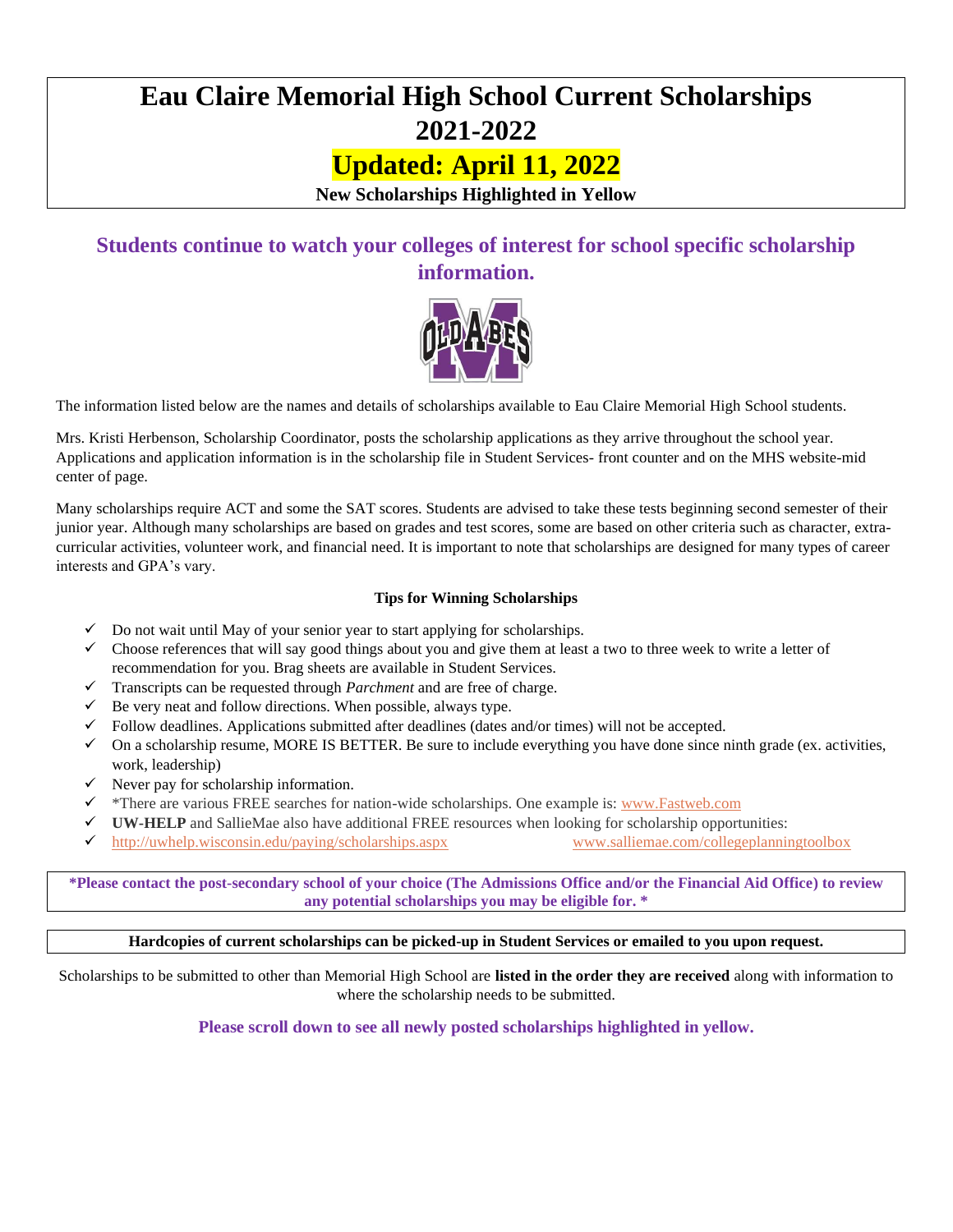### **Chippewa Valley Theatre Build Annual Scholarships**

High School seniors continuing in music/theatre. Applications can be found online at cvtg.org

#### **Deadline: April 22, 2022**

#### **Bingham Scholarship Fund**

Scholarship awards ranging from \$5,000-\$10,000.

The selection criteria will include:

-Academics (3.0 or higher GPA)

-Character

-Commitment to complete a post-secondary program (Must be 4 year university or technical school in WI) -Must demonstrate financial need

Application packet must include:

-Cover sheet -Personal information page -Participation page -5 essays -Signature page -Three letters of recommendation -A letter of acceptance from the post-secondary school you will attend. -Unofficial transcript

#### **Deadline: Friday, April 22, 2022 to Student Services**

## **Junior Achievement Scholarships**

Click this link for more details. [https://wisconsin.ja.org/about-ja/opportunity/ja-of-wisconsin-scholarships](https://nam04.safelinks.protection.outlook.com/?url=https%3A%2F%2Fwisconsin.ja.org%2Fabout-ja%2Fopportunity%2Fja-of-wisconsin-scholarships&data=04%7C01%7Cspeterson%40jawis.org%7C55113cff1d37461cb69708da01424ec3%7C38e4ef43909f4cf1831691ea9afeb1b6%7C0%7C0%7C637823681556793509%7CUnknown%7CTWFpbGZsb3d8eyJWIjoiMC4wLjAwMDAiLCJQIjoiV2luMzIiLCJBTiI6Ik1haWwiLCJXVCI6Mn0%3D%7C3000&sdata=HFOqUCPx%2FeklzirhM9rntW0dLHtiGtGVY0I6ed%2B9GUw%3D&reserved=0)

## **Eau Claire-Seymour Lions Club Scholarship**

The Eau Claire-Seymour Lions Club annually awards a scholarship to a graduating senior from Memorial, North, and Regis high school. This is a \$500, one-time scholarship.

This scholarship is offered to help offset some of the cost of post-secondary education. High academic achievement is important; however, it is not the determining factor for this award. It is our hope to offer this scholarship to a hard-working individual who truly wants to pursue a degree from a college, university, or technical school. Therefore, we offer this NEED BASED scholarship.

Applications can be found in Student Services.

#### **Deadline: Friday, April 15th, 2022**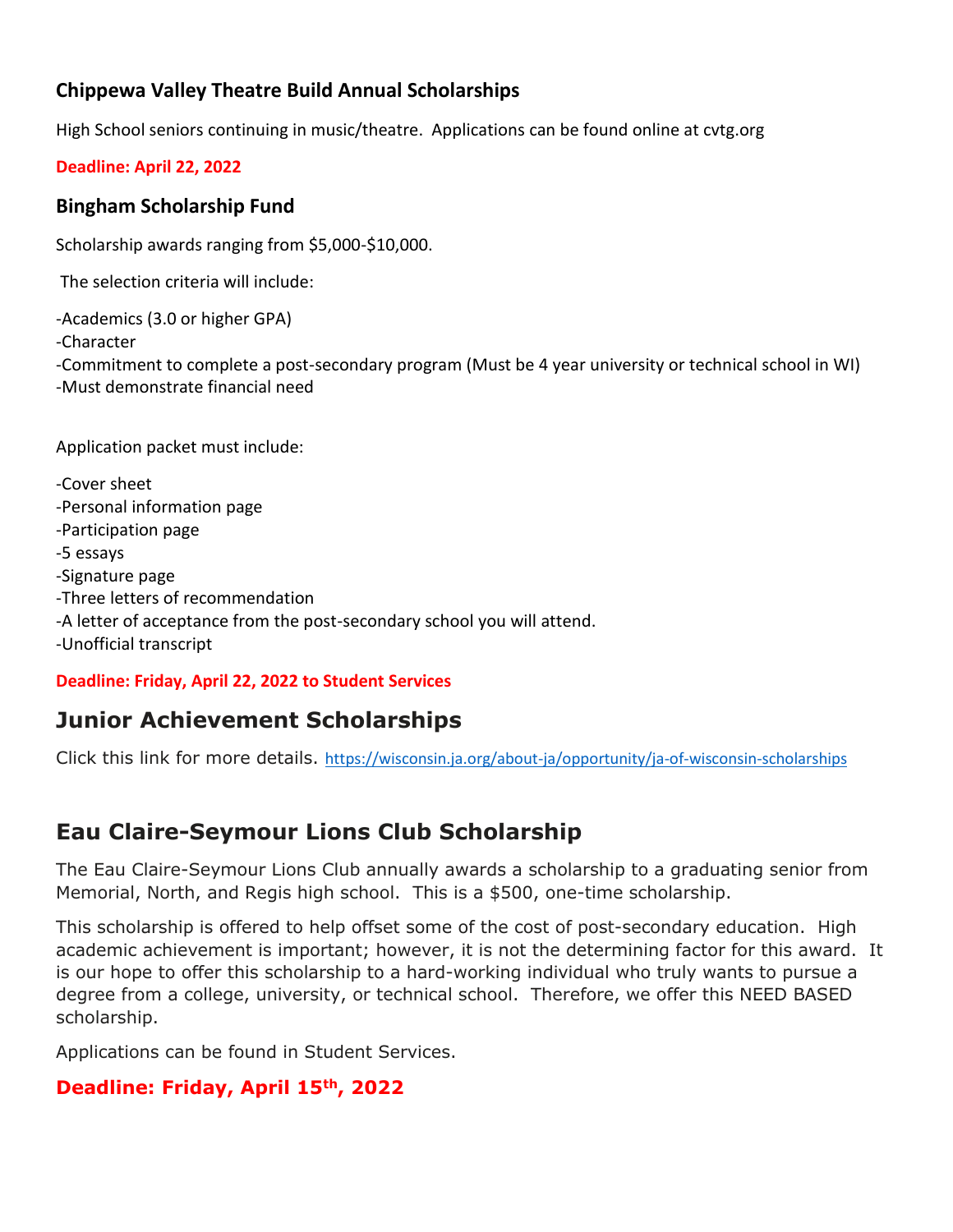### **Carrie Crystal Stuckert Memorial Art Scholarship**

The family of Carrie Stuckert has created the Dream Pool Foundation, a non-profit organization providing assistance to individuals pursuing education in the visual arts. Currently Dream Pool is offering five scholarship opportunities. One \$3,000 award, two \$2,000 awards, three \$1,000 awards.

You can apply online at [www.dreampoolfoundation.org](http://www.dreampoolfoundation.org/)

#### **Deadline: April 22, 2022**

#### **Myles Lee Anderson Memorial Scholarship (Nursing)**

This scholarship was established by Niki and Josh Anderson in memory of their infant son, Myles Anderson, to help a Memorial High School senior attend nursing school. More about Myles is shared in the application located in Student Services. Please read his special story.

This scholarship award is given to a "deserving, capable student with good social conscience and decent grades" who is pursuing a degree in nursing and demonstrate financial need.

All eligibility required are listed in the Myles Lee Anderson Scholarship application. Please read the directions carefully.

All application materials should be typed and must be submitted to the Student Services office.

### **Deadline is Friday, April 15, 2022 by 3:00 p.m.**

## **PESI/Mike Connor Scholarship (1,000.00 for Business Students)**

The purpose of the PESI/Mike Conner Scholarship Fund is to support graduating students at Memorial High School to further their post-secondary education in a business-related field with a future vision that may include entrepreneurship.

Applicants must:

- · Graduate from Memorial High School
- · Intend to major in a business-related field
- · Plan to attend a 2 year or a 4-year post-secondary educational institution.

Applications can be found in Student Services.

## **Deadline: April 18, 2022**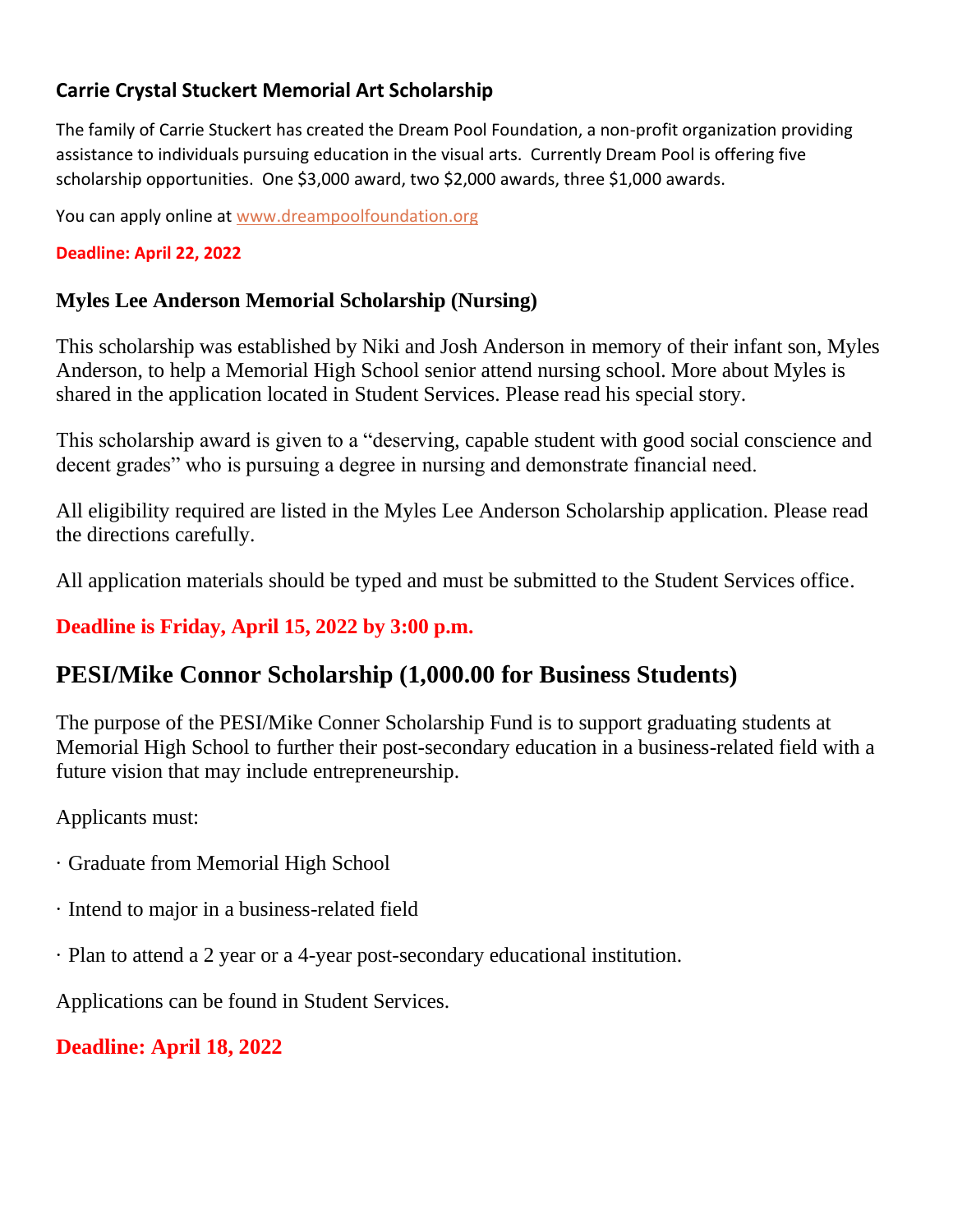### **EDWIN C. and LUCILLE M. EGGEN SCHOLARSHIP**

One senior from Memorial High School may win a \$2,500 scholarship, which is renewable for up to 5 years. That makes this scholarship worth up to \$12,500!

One or more seniors will receive a one-time non-renewable scholarship; the amount is yet to be determined by the scholarship fund.

The selection criteria will include:

- Academics (you must be in top 25% of class)
- Character
- Commitment to complete a post-secondary program
- Financial need
- Extra-curricular

Your completed application packet must include:

- Cover sheet (title of scholarship and your name)
- Personal information page
- Participation page
- 5 essays
- Signature page
- Three letters of recommendation

• A letter of acceptance from the post-secondary school you will attend. If you are undecided, attach letters from the schools you are considering.

• Unofficial transcript

Attach a transcript that includes first semester of your senior year and your current class rank.

#### **Deadline: April 15, 2022**

#### **Ab Nicholas Scholarship Foundation**

This scholarship is for students participating in Memorial's boys or girls basketball program.

Application can be found at: [www.AbNicholasScholars.org](http://www.abnicholasscholars.org/)

**Deadline: April, 30th 2022**

#### **The Wisconsin Security Association (WISA)**

Scholarship for graduating seniors whose parents are full-time, active-duty members of Wisconsin police or fire personnel.

Application can be found at: <https://wiesa.org/about/youth-scholarship-information/>

Scholarships denoted with an asterisk (\*) symbol indicates that the scholarship will be reviewed and/or awarded by an internal scholarship committee.

*Note: Additional scholarships may be found at* 

✓ *www.fastweb.com*